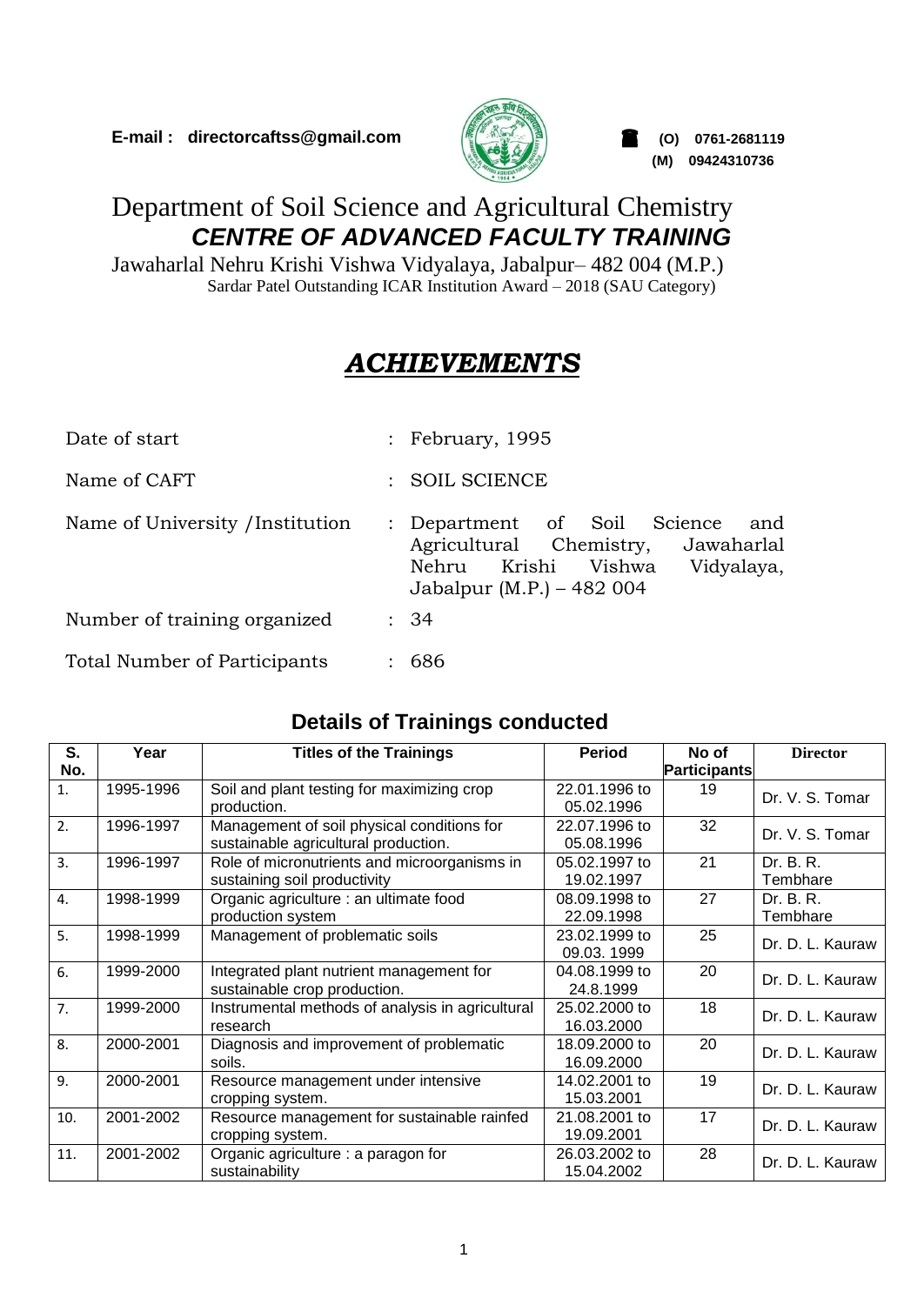| 12. | 2003-2004    | Management of Micronutrients and Pollutants<br>in Agriculture                                                                                                                   | 11.12.2003 to<br>31.122003   | 14              | Dr. D. L. Kauraw       |
|-----|--------------|---------------------------------------------------------------------------------------------------------------------------------------------------------------------------------|------------------------------|-----------------|------------------------|
| 13. | 2003-2004    | Soil Health & Product Quality under Organic<br>Agriculture.                                                                                                                     | 22.01.2004 to<br>11.02.2004  | 26              | Dr. D. L. Kauraw       |
| 14. | 2004-2005    | Use of Radio Isotopes in Agriculture Research<br>and Development.                                                                                                               | 22.09.2004 to<br>12.10.2004  | 14              | Dr. D. L. Kauraw       |
| 15. | 2005-2006    | Role of Macro / Micronutrients and Pollutants<br>in Management of Soil Health and Sustaining                                                                                    | 24.11.2005 to<br>14.122005   | $\overline{24}$ | Dr. D. L. Kauraw       |
| 16. | 2005-2006    | <b>Agricultural Production</b><br>Impact and Contributions<br>of Analytical<br>Procedures for<br>Agricultural<br>Inputs<br>and<br>Products on Soil Health and Sustainability of | 02.02.2006 to<br>22.02.2006  | 14              | Dr. D. L. Kauraw       |
| 17. | 2006-2007    | Agricultural System.<br>Agricultural Resource Management for Eco-<br>Friendly Environment, Sustainable Production                                                               | 26.12.2006 to<br>15.01.2007  | 11              | Dr. D. L. Kauraw       |
|     | 2006-2007    | System and Better Soil Health<br>Agricultural Inputs and Product Quality                                                                                                        | 20.02.2007 to                | 13              |                        |
| 18. |              | <b>Estimates for Sustainable and Profitable</b><br>Agriculture.                                                                                                                 | 12.03.2007                   |                 | Dr. D. L. Kauraw       |
| 19. | 2007-2008    | Resources Management under Intensive<br><b>Cropping System</b>                                                                                                                  | 06.02.2008 to<br>26.02.2008) | 16              | Dr. R. S.<br>Khamparia |
| 20. | 2007-2008    | "Soil, Plant and Water Testing for Efficient Use<br>of Input Resources for an Eco-friendly<br><b>Production System"</b>                                                         | 04-03-2008 to<br>24-03-2008  | 13              | Dr. R. S.<br>Khamparia |
| 21. | 2008-2009    | "Impact of Resource Management on Soil<br>Productivity, Sustainability and Soil Health"                                                                                         | 11.12.2008 to<br>31.12.2008  | 16              | Dr. R. S.<br>Khamparia |
| 22. | 2008-2009    | "Soil, Plant and Water Quality Management for<br>Agricultural<br>Production<br>Eco-Friendly<br>an<br>System"                                                                    | 09.02.2009 to<br>01.03.2009  | 24              | Dr. R. S.<br>Khamparia |
| 23. | 2009-2010    | Resource Management for Sustaining Crop<br>Production & Soil Health                                                                                                             | 03.03.2010 to<br>23.03.2010  | 19              | Dr. R. S.<br>Khamparia |
| 24. | 2010-2011    | Integrated plant nutrient management to sustain<br>soil fertility and health for higher crop production                                                                         | 09.12. 2010 to<br>29.12.2010 | 25              | Dr. R. S.<br>Khamparia |
| 25. | 2011-2012    | "Biotic and abiotic resources management for<br>eco-friendly and sustainable agriculture"                                                                                       | 03.10.2011 to<br>23.10.2011  | 23              | Dr. A. K. Rawat        |
| 26. | 2012-2013    | "Advances in Agro-technologies for Improving<br>Soil, Plant & Atmosphere Systems"                                                                                               | 11.10.2012 to<br>31.10.2012  | 18              | Dr. A. K. Rawat        |
| 27. | 2013-2014    | "Agro-ecological<br>approaches<br>towards<br>sustainable agricultural production"                                                                                               | 01.10.2013 to<br>21.10.2013  | 19              | Dr. R. S.<br>Khamparia |
| 28. | 2014-15      | "Management of Soil Health: Challenges and<br>Opportunities"                                                                                                                    | 29.09.2014 to<br>19.10.2014  | 23              | Dr. A.K. Rawat         |
| 29. | 2015-16      | Resilient<br>Soil<br>"Climate<br>Management<br>Strategies for Sustainable Agriculture"                                                                                          | 14.10.2015 to<br>03.11.2015  | 23              | Dr. A.K. Rawat         |
| 30. | 2016-17      | "Soil Safety and Soil Health: Issues of<br>Concern for Agriculture, Environment and<br>Human Health"                                                                            | 27.09.2016 to<br>03.10.2016  | 24              | Dr. B.<br>Sachidanand  |
| 31. | 2017-18      | "Management of Soil Health with respect to its<br>fertility for higher production and human health"                                                                             | 05.09.2017 to<br>25.09.2017  | 20              | Dr. B.<br>Sachidanand  |
| 32. | 2017-18      | "Soil Management Approaches for Climate<br>Mitigation in Sustainable Agriculture System"                                                                                        | 09.01.2018 to<br>29.01.2018  | 18              | Dr. B.<br>Sachidanand  |
| 33. | 2018-19      | "Recent Trends in Sustainable Management of<br>Soil Health for Doubling the Farmers' Income"                                                                                    | 18.09.2018 to<br>08.10.2018  | 18              | Dr. B.L. Sharma        |
| 34. | 2019-20      | "Current Challenges and<br><b>Strategies</b><br>for<br>Management of Soil Health and Sustainable<br>Productivity"                                                               | 11.09.2019 to<br>01.10.2019  | 25              | Dr. A.K. Dwivedi       |
|     | <b>Total</b> |                                                                                                                                                                                 | 686                          |                 |                        |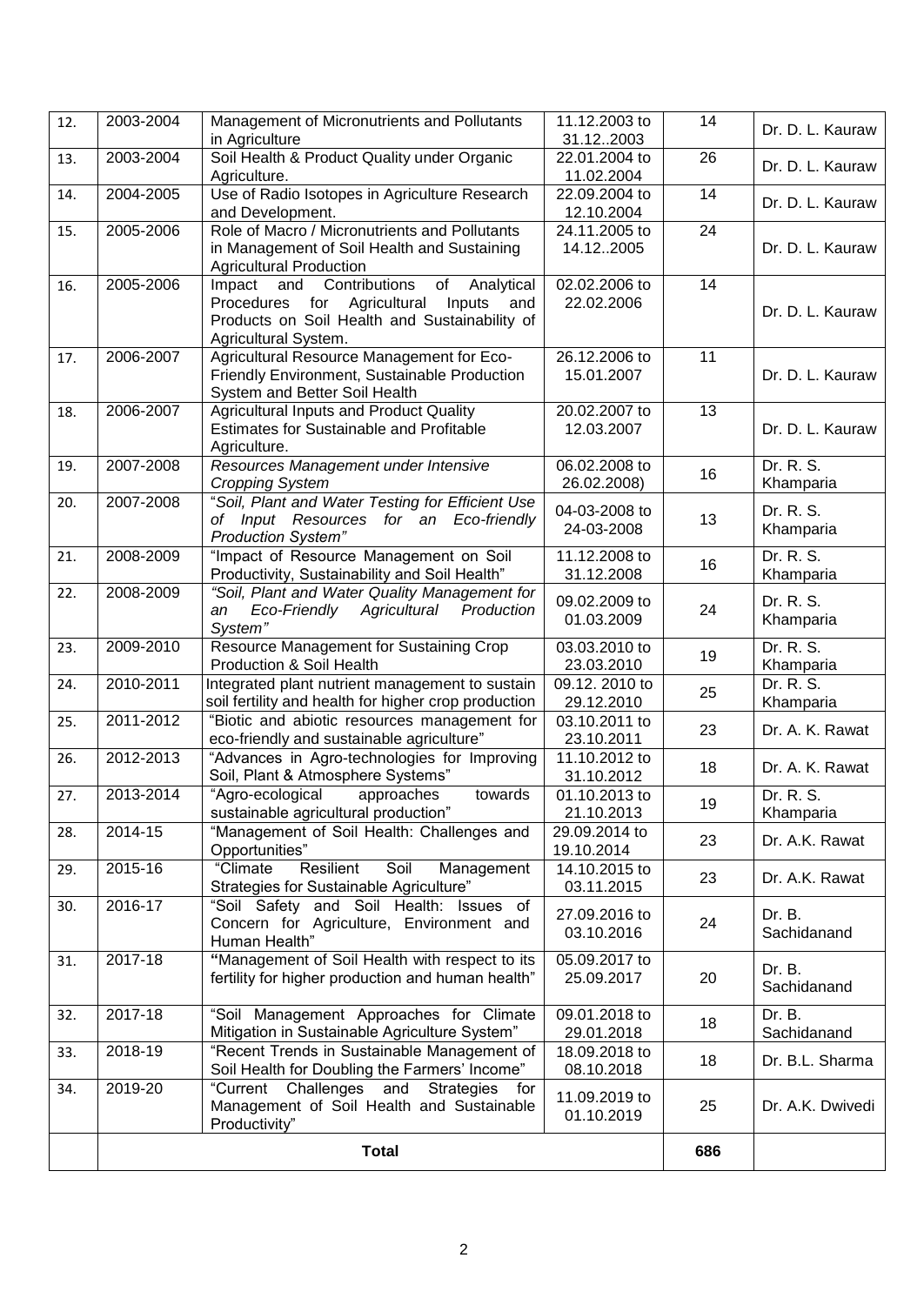Faculty Staff strength in CAFT (Assistant Professor, Associate Professor, Professor and equivalent):

| <i>i. Professors/Pr. Scientists:</i>     | 0 <sup>3</sup> |
|------------------------------------------|----------------|
| ii. Associate Professors/Sr. Scientists: | 06             |
| iii. Assistant Professor/Scientists:     | 15             |

Information regarding other academic staff of the Institute who is likely to be used as resource persons:

Faculty members from other departments of the university and ICAR institutes

Specific facilities available for conducting the Programme such as laboratory equipments/instruments, research farm, library, classroom, guesthouse, etc.:

The department is facilitated with well furnished and equipped PG class and seminar room with audio-visual systems, library (books and periodicals), well equipped UG and PG/Ph.D. laboratories as per the requirements of different subjects of specialization. Highly equipped laboratories are available under different projects viz., AICRP on Long Term Fertilizer Experiment (LTFE), Soil Test & Crop Response (STCR), Soil Testing Laboratory, Micronutrient Laboratory (MN), Soil Microbiological Laboratory (SBB), and Biofertilizer Production Centre (BPC). The laboratories are well equipped with almost all types of sophisticated instruments. Looking to the facilities available, ICAR has sanctioned Centre of Advanced Faculty Training (CAFT) in Soil Science.

#### **BACKGROUND**

The soil health has consistently gained importance in sustaining crop productivity. Soil health deterioration is a threat to maintaining soil fertility for sustainable agriculture development. The increasing demand for food production is a growing challenge towards promotion, development of healthy soils. The maintenance of native soil fertility in the intensively cultivated regions in recent past has changed the soil health. Soil management practices influence soil fertility but the intensive cropping has considerably depleted the nutrient reserve leading restoration imperative to sustainable production.

The training course aims to enrich and guide the participants in managing soil fertility by replenishing soil nutrient pools, improving organic farming practices incorporation of biofertilizers, recycling of nutrients and improving the efficiency of inputs by reducing nutrient losses.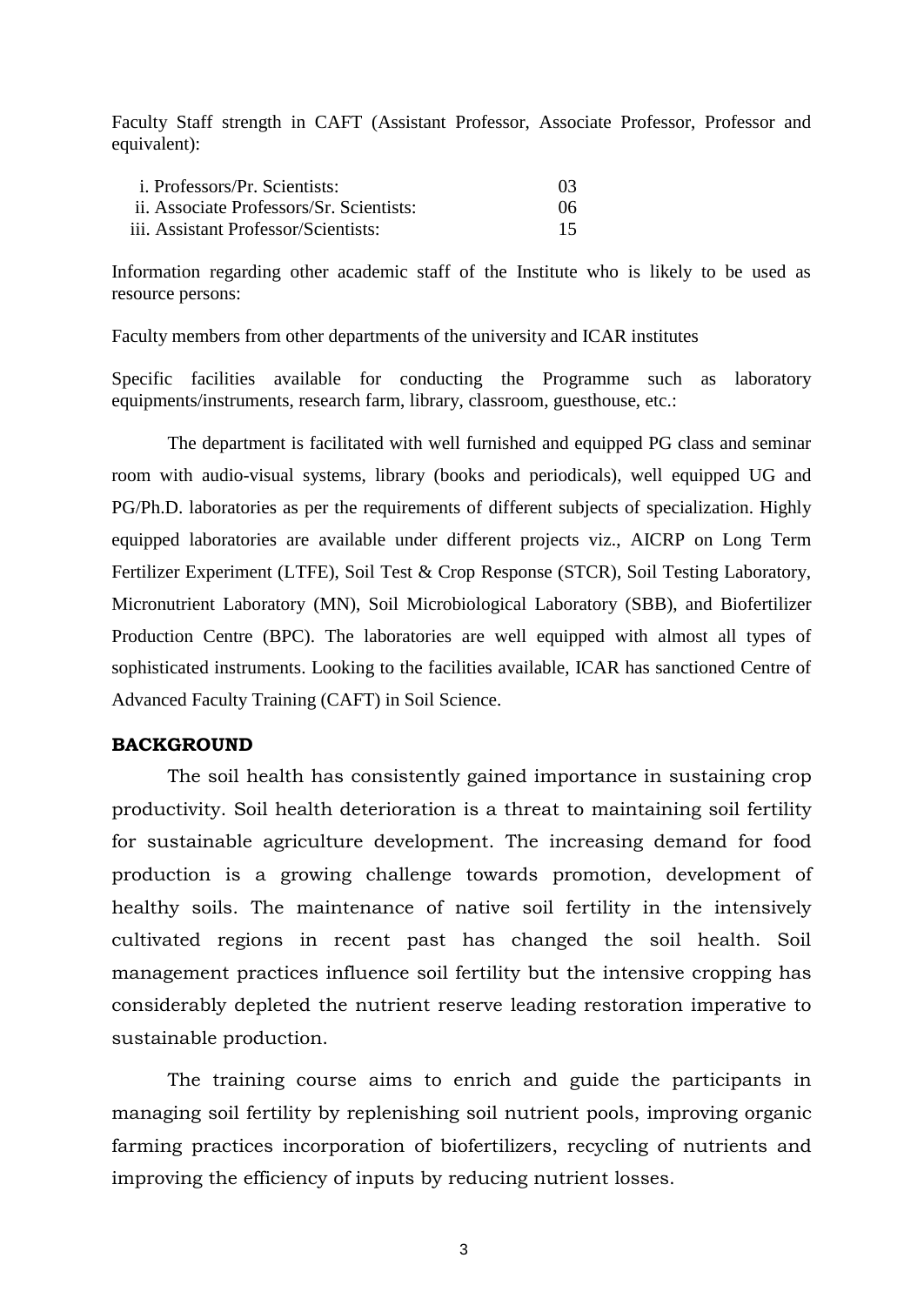Therefore, this training programme is being proposed to address the following objective:

### **OBJECTIVE**

 To impart training for technical staff of ICAR/SAUs on potentials of management practices in sustaining natural resources and agricultural productivity for improving farmers livelihood and doubling the farmers' income.

#### **THE INSTITUTE**

Government of India with the assistance of the State Government established the multi campus university at Jabalpur, in the heart of the country, named after the architect of modern India, Pt. Jawaharlal Nehru, based on the recommendations of Radhakrishnan Commission (1946). On the concept of establishment of Agricultural Universities an approach was envisaged to narrow down the gap between the experts and farmers through Joint Indo-American Team on Agricultural Research and Education in 1954-55 and 1959-60 on the pattern of Land Grant Colleges of USA. On October 2, 1964, Jawaharlal Nehru Krishi Vishwa Vidyalaya (JNKVV) was inaugurated by the Union Minister of Information and Broadcasting, Smt. Indira Gandhi. The Central Administrative Office of the University is located about 8 km North of Jabalpur town on National Highway No. 7.

#### **ABOUT THE DEPARTMENT**

With the establishment of the Faculty of Agriculture in Jawaharlal Nehru Krishi Vishwa Vidyalaya, the Department of Soil Science & Agricultural Chemistry came into existence during 1967. The Department runs M.Sc. (Ag) and Ph.D. degree programmes as scheduled by the Vishwa Vidyalaya. Soil Fertility & Plant Nutrition, Soil Physics and Soil Microbiology are the prime areas of specialization in the department. The department has established several magnificent milestones in teaching, research and extension activities for the benefit to mankind, particularly to the farming community.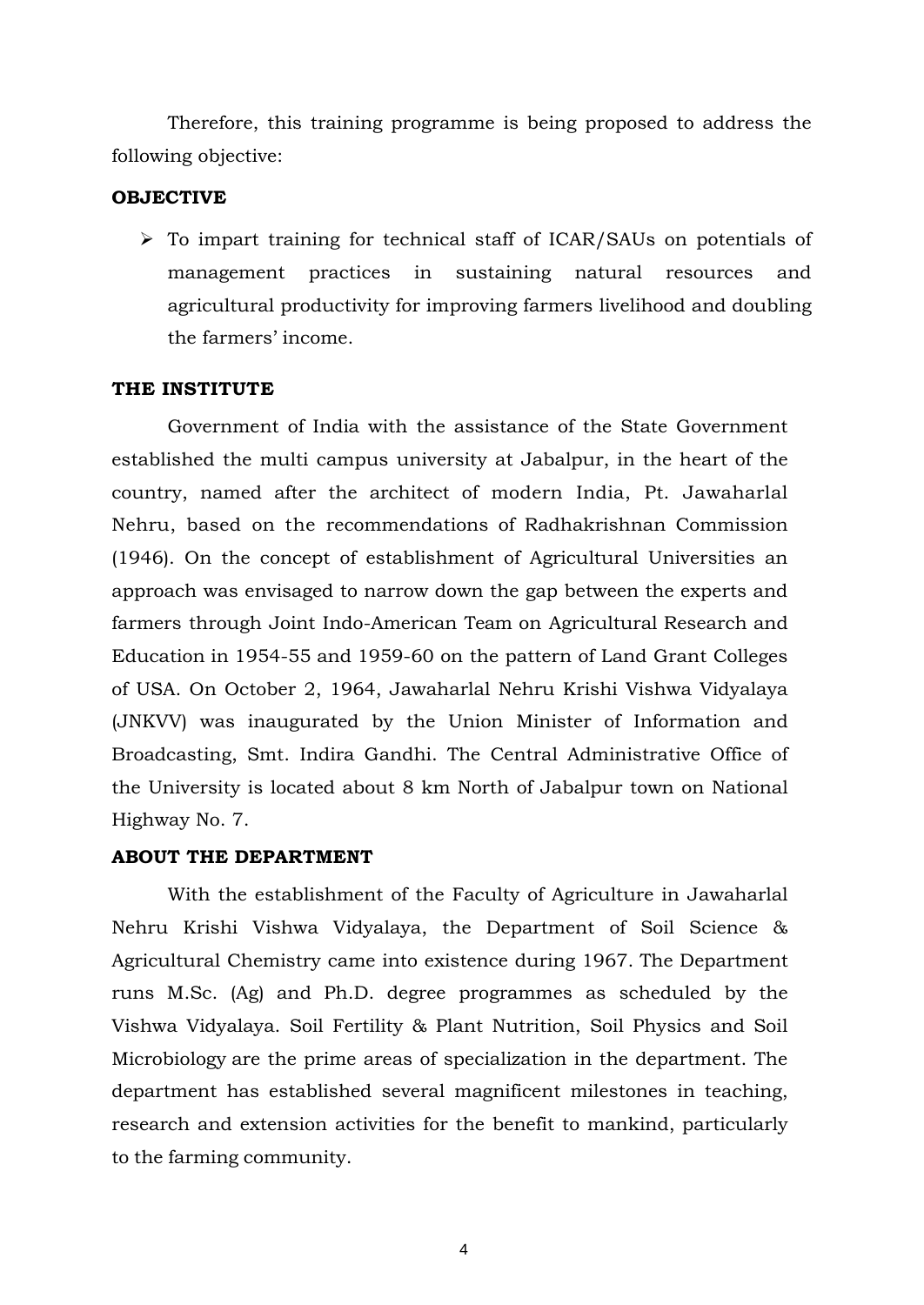### **Strengthening of departmental library:**

The library of the Department of Soil Science has been further strengthened with CAFT funds. Text books and reference books worth Rs. 35,000/- have been purchased during 2018-19 for providing subject matter support to faculty members, trainees and post graduate students of the department.

### **Research Projects:**

Following research projects are under operation in the Department of Soil Science & Agricultural Chemistry, JNKVV, Jabalpur.

### **A. ICAR/GOI funded project:**

- AICRP on Micro and Secondary Nutrients and Pollutant Elements in Soils and Plants
- AICRP on Long Term Fertilizer Experiment
- AICRP on Soil Test Crop Response
- AINP on Soil Biodiversity & Biofertilizers
- Centre of Advanced Faculty Training

### **B. State Non Plan :**

- Establishment of MPARI
- Agricultural Research Laboratory & Institute
- Soil Testing Scheme

### **C. State Plan:**

- Isotopes Research Laboratory
- Research on Production and Quality Control of Biofertilizers
- National Agricultural Research Project

### **D. AD-HOC Projects:**

- Use of microbes for plant protection and nutrient management in increasing crop productivity (funded by Mandi Board, Bhopal M.P.)
- Characterization of security paper mill effluent and assessment of its impact on soil properties.(Funded by security paper mill Hoshangabad, Govt. of India)